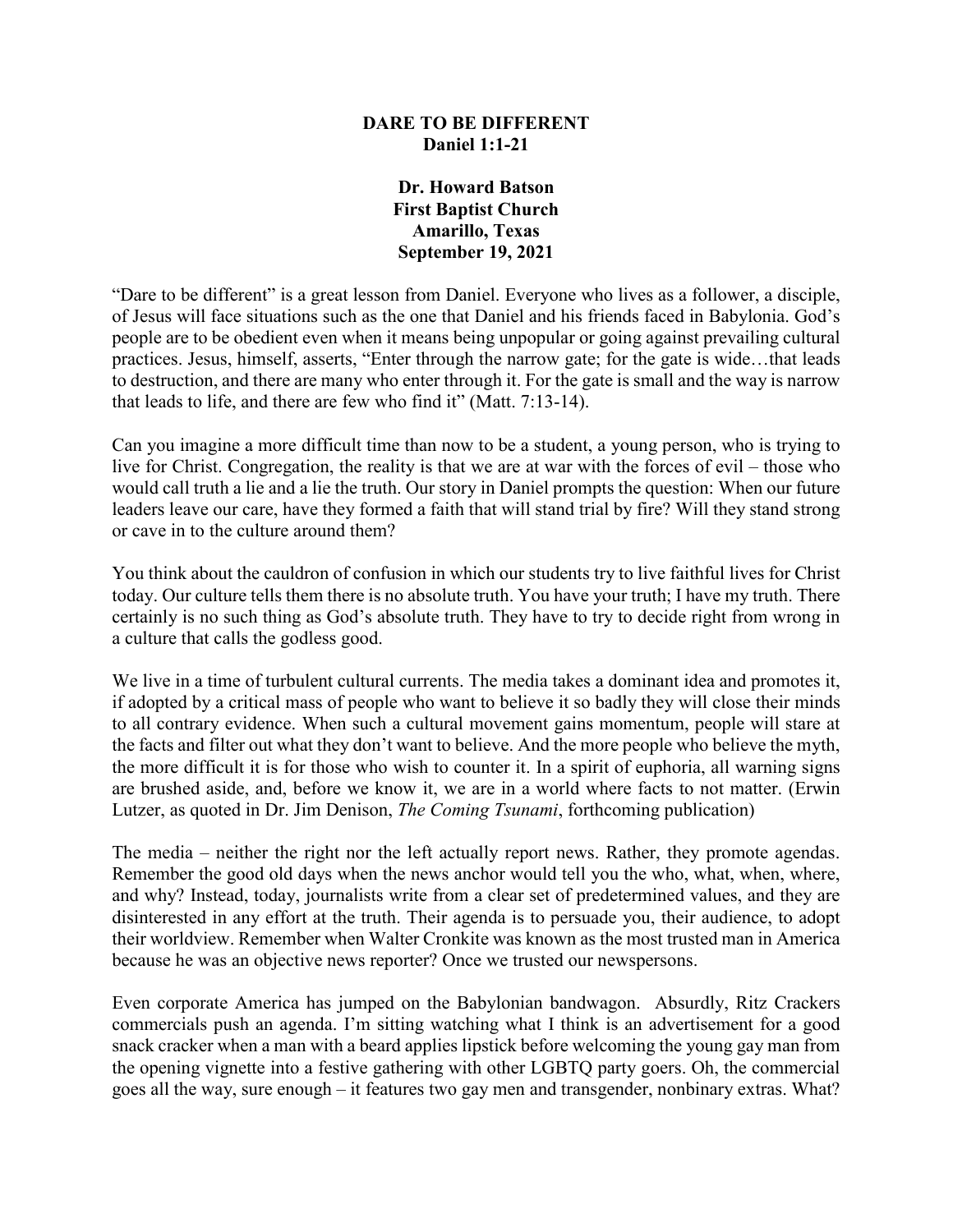Why? All I need Nabisco to do is to make me a good snack cracker, not try to form my theology. And, of course, if you say anything – like I have today – then you are labeled a hater.

G.K. Chesterton said so long ago, "When men choose not to believe in God, they do not, therefore, believe in nothing. They become capable of believing in anything."

We are already there. As one seminary president noted (Albert Mohler), "The Christian church has long been understood by the culture at large to be the guardian of what is right and righteous. But now the situation is fundamentally reversed. The culture generally identifies Christians as on the wrong side of morality. The moral revolution in our culture is now so complete that those who will not join it are understood to be deficient, intolerant, and harmful to society."

How did we get here? We are in Babylon again.

While governor of New York, Andrew Cuomo, spoke out against extreme conservatives who are both right-to-life and anti-gay, claiming they have "no place in the state of New York." We live in a culture where those who hold traditional moral values or protect unborn babies are considered hate mongers. If you go against the current of this culture, you will find yourself locked down on Facebook and social media for being a hater – meaning you spoke the truth with courage.

Things were not so much different in Daniel's day, as he and his friends are held captive to the chaotic culture of the Chaldeans.

### **Delivered into Enemy Hands (1:1-2)**

Without delay, the writer immerses his readers into action: the Babylonians are besieging Jerusalem during the reign of Jehoiakim. The historical marker in the text—the third year of the reign of Jehoiakim—suggests 605 B.C. as the time of this turmoil. As the Babylonians were expanding their kingdom, Jerusalem was attacked repeatedly, and the city's "fall" occurred over a three-stage period, spanning the years of 605, 597, and 587 B.C. The actual events recorded here in Daniel 1 are part of the first (605 B.C.) campaign.

More important than chronological questions, however, are the theological questions that emerge from the first two verses of Daniel. In antiquity, it was believed that nations rose and fell, won and lost military battles, based upon the power of their god(s). The theological crisis is clear: the god of the Babylonians overpowered the God of ancient Israel. Nebuchadnezzar has subjugated Jerusalem, taken away the temple vessels, and deported the best and the brightest future leaders to Babylon. Thus, the God of the people of Jerusalem has been robbed of his possessions and his people, as his temple treasures and choice servants are deported to Babylon. Outward appearances make the victor clear—Nebuchadnezzar and his evil empire.

Lest we find ourselves lamenting over the loss to the ungodly enemy, the writer of Daniel explains that God, the apparent loser, remains Lord over all events and actors. By declaring that the Lord ('ădōnai, the name that displays God's sovereignty) "gave" Jehoiakim, king of Judah, and the temple vessels into the hands of the Babylonians, the writer reassures us that God does, after all, have a plan for his people.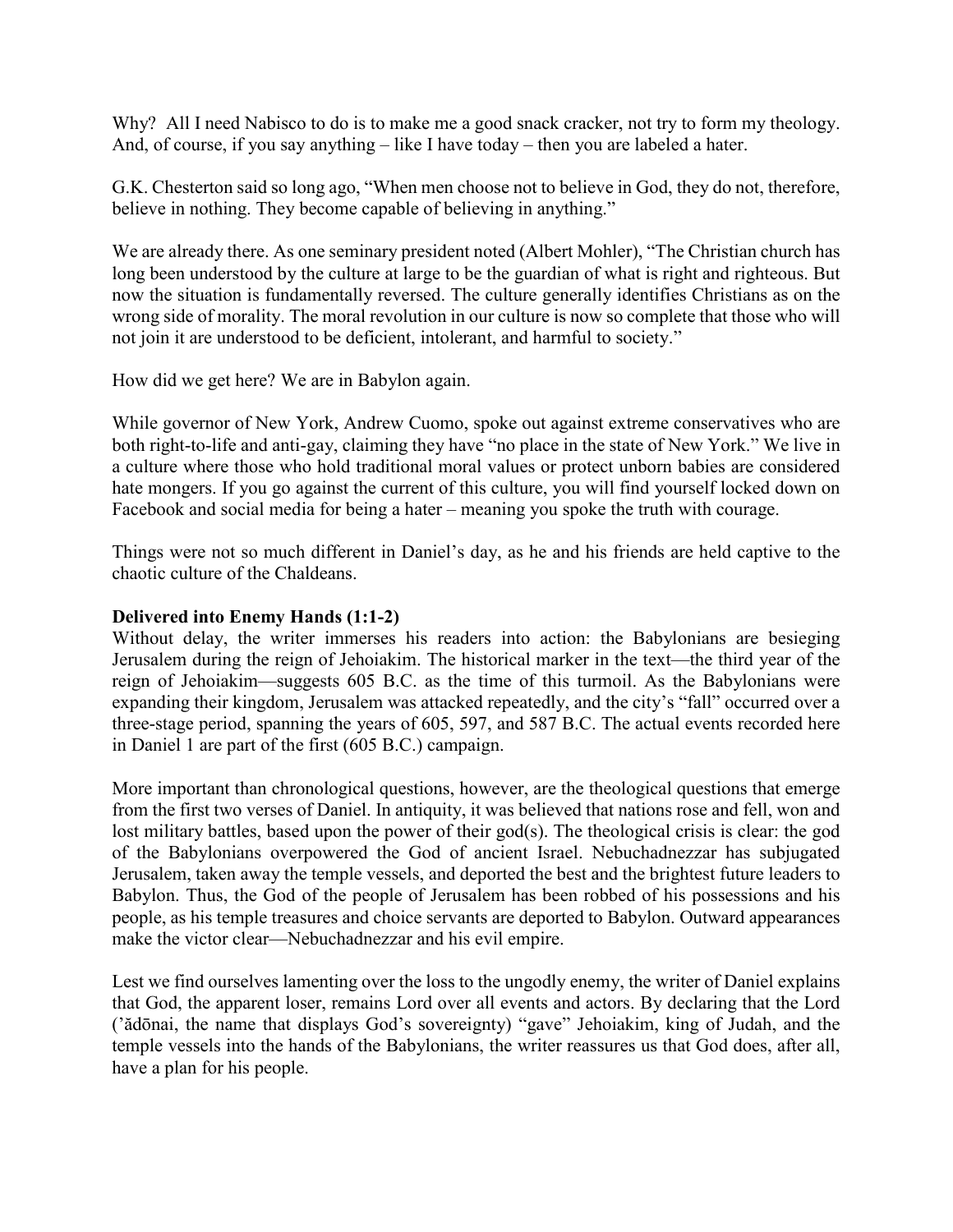Isaiah the prophet declared much earlier, during the reign of Hezekiah, that, " 'Behold, the days are coming when all that is in your house and all that your fathers have laid up in store to this day shall be carried to Babylon; nothing shall be left,' says the Lord. 'And some of your sons who shall issue from you, whom you shall beget, shall be taken away, and they shall become officials in the palace of the king of Babylon'" (Isaiah 39:6-7; compare Deuteronomy 28:47, 49, 52, 58).

Despite the Babylonian victory, the Lord was still sovereign over all events. He had, in fact, previously proclaimed through the prophet Isaiah the coming catastrophe in Jerusalem. King Jehoiakim was doing evil in the sight of the Lord (2 Chronicles 36:5), and there was the inevitable consequence of judgment. "To give" (sometimes translated "granted") is used three times in this opening chapter (1:2, 9, 17), weaving the narrative together in such a way as to triply demonstrate God's sovereignty in all cases.

# **Trained for Service (1:3-7)**

Nebuchadnezzar was, indeed, visionary as he depleted his conquered countries of their best and brightest citizens. Members of the royal family and outstanding descendants of the nobles were taken to serve the king who had conquered them. Judah was, therefore, robbed of her very best human resources, the next generation of leaders.

The sons of Israel who were selected had to meet certain qualifications according to the command of the king. First, they were to be with "no defect." The king wanted young men (probably age 14 or 15) who were without blemish, meaning they had no physical faults. Second, they were to be "good looking," handsome as they stood, perhaps, heads and shoulders above their peers. Third, they had to demonstrate "intellectual ability," showing their intelligence, understanding, and discernment. Put plainly, Nebuchadnezzar wanted to confiscate the best looking and most intelligent future leaders for his own court. Removing the "cream of the crop" from Jerusalem and exposing them to a thoroughly Babylonian education, the king was looking beyond the immediate victory toward continued dominance over the defeated nation.

Practically, we can easily see that Nebuchadnezzar was employing a four-fold approach in his recruiting and re-educating of the Jewish lads.

A. First, he used isolation by carrying them off to Babylon and removing them from everything that it might mean to be a citizen of Jerusalem. As Old Testament scholar Sinclair Ferguson concluded, "Separated from the furnace of godliness, the king anticipated that the last dying embers of true faithfulness to the Lord would die out."

B. Second, he used indoctrination as they were taught "the language and literature of the Chaldeans" (v. 4). Daniel and his friends, therefore, would learn to speak and write in the language of Babylon, which included Akkadian and Aramaic. To speak like a Chaldean, Nebuchadnezzar hoped, would lead these young men to think like Chaldeans and draw them away from their Jewish roots.

C. The third technique employed by Nebuchadnezzar was compromise. Being offered the king's choice food and best spirits (wine), Daniel realized this would ultimately compromise his commitment to the Lord. The seduction of such fineries would only serve to further remove Daniel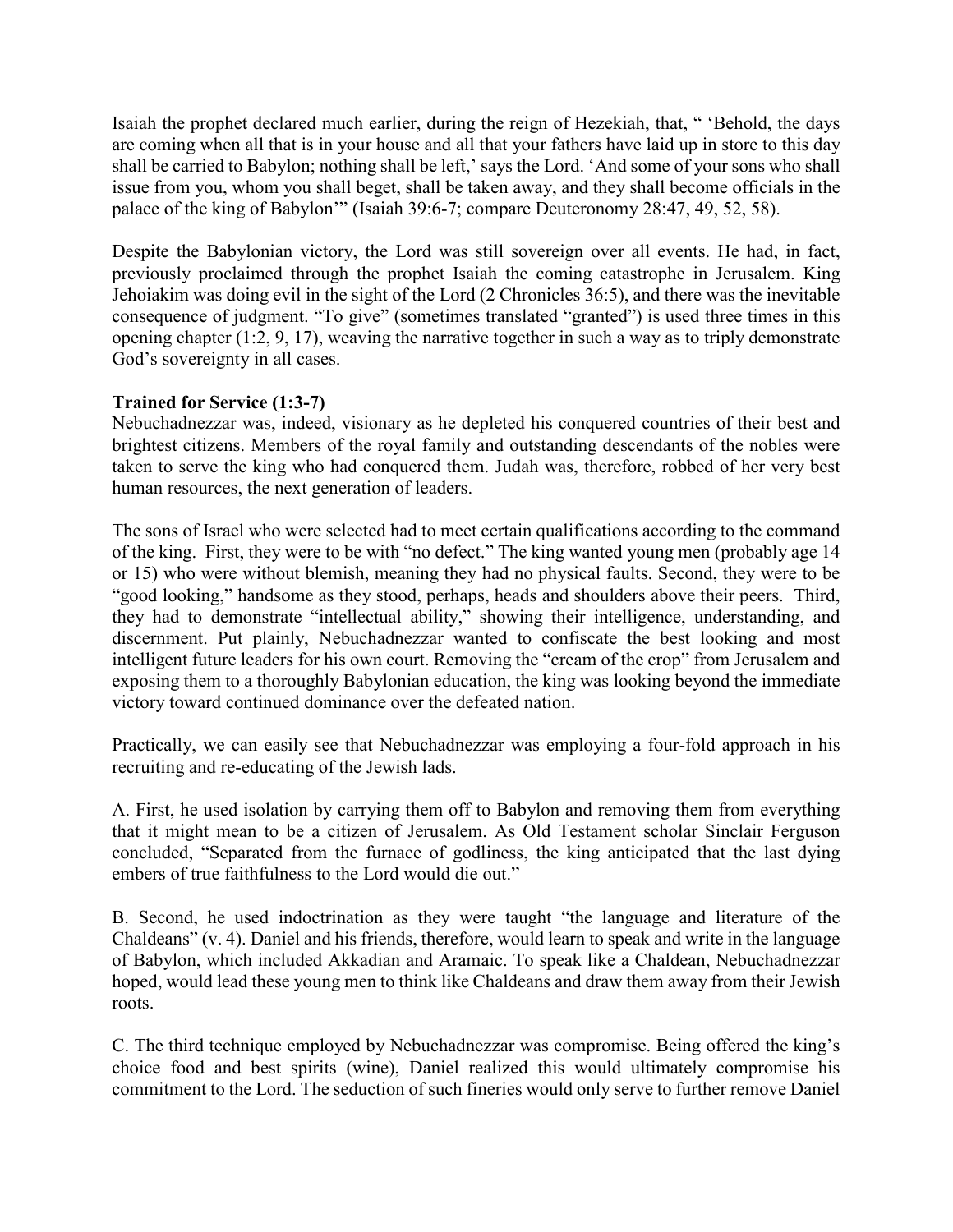and his companions from the life they had known in Jerusalem. Perhaps Ferguson best captured the essence of the Babylonian technique when he wrote, "The good life that Daniel was offered was intended by the king to wean him away from the hard life to which God had called him."

D. Finally, Nebuchadnezzar employed confusion as a way to further distance Daniel and his friends from their homeland. By changing their names, he was attempting to change their God. Their names given at birth recalled their relationship with Yahweh, while their new names contained a reference to the gods of Babylon.

Our modern madness denies basic biology between boys and girls, turns a blind eye to murder through abortion, and pushes a new racism which is a radical reversal of the colorblind dreams of Baptist pastor Dr. Martin Luther King, Jr. Dr. Jim Denison says that the formula used in our cultural war is easy to discern: take sinful behavior and normalize it, then legalize it, and then stigmatize Christians like us who disagree.

Quite thoroughly, therefore, Nebuchadnezzar was trying to teach these young men to think like Babylonians, live like Babylonians, and worship like Babylonians. While their new opportunity was a result of the Babylonian victory in besieging Jerusalem, the offer to study at the feet of Babylon's best scholars and eat from Babylon's best table surely tempted Daniel and his friends to compromise, forgetting their faithfulness to God.

### **Dared to be Different (1:8-16)**

We quickly feel a change in the narrative's tone when we read the word "BUT." Our author is trying to indicate that though Daniel and his friends were offered a three-year scholarship at Babylon's best "university," they would remain decidedly different from their peers. Concerning the exact nature of "defilement" in regard to accepting food from the king's table, multiple factors may be at work. First, Levitical laws as to clean and unclean animals would not have been observed by the Babylonians in the selection and preparation of their food. Second, often the food served had previously been offered to idols. We, in fact, see that same concern in the city of Corinth much later in the first century (1 Corinthians 10:25-28).

Daniel's objection to the royal food lies in the long tradition of biblical purity, as his ultimate concern is defilement.

With verse 9, we are once again reminded that God is a primary actor and that Daniel and his friends are simply a supporting cast. Despite his concerns that the Jewish lads will fall behind their peers on their vegetarian diet, the commander of the officials agreed to give Daniel and company a ten-day trial period during which they could partake of the plant-based diet and drink water.

This is the second time our writer uses the language "God gave" (translated "God granted" in the NASB); remember, the same language was used in verse 2 when God "gave" Jehoiakim into Nebuchadnezzar's hands. God was even able to direct the hearts of the captors to accomplish his sovereign will. Though he feared not only losing his job but also his head (Nebuchadnezzar was widely known for his rash decisions, 2:5, 12; 3:13ff.), Ashpenaz, by the prompting of God, was willing to concede to Daniel's deal.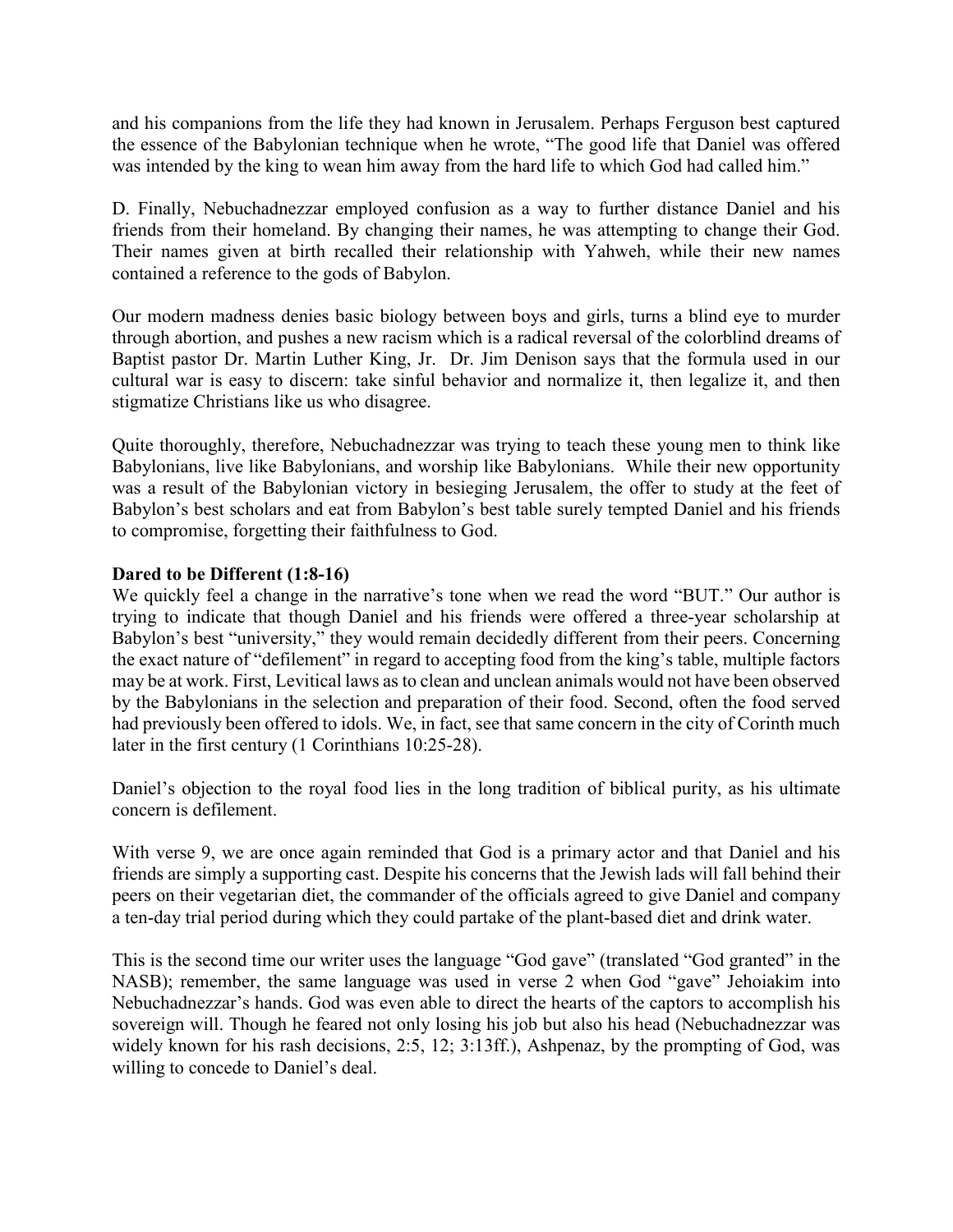By verse 15, the time of testing had ended, and the results of avoiding the rich, royal food were to be examined. Much to the surprise of the Babylonians, those on the diet of vegetables, fruits, and grain (all would have been included in the term zērōaʿ, "everything which grows from sown seed") appeared to be more robust and better nourished than those who ate the rich Babylonian food. Literally, the text says that they looked "good and fat of flesh," meaning they were better nourished than those eating the richer food. At the end of the ten days, God had honored Daniel's desire for purity.

## **Presented Before the King (1:17-21)**

In verse 17, we find the third time in which God is "giving something over to someone." Remember in verse 2, he gave Jehoiakim over to the Babylonian king, Nebuchadnezzar. In verse 9, he gave the chief official sympathy toward Daniel and his friends. And now in verse 17, we read that "God gave" the four Jewish lads knowledge and understanding. On the surface, it looked like Nebuchadnezzar's academy of wisdom had produced great results. On another level, the reader knows that God is the giver of all good gifts, including those bestowed upon Daniel and his friends. Daniel alone stands out as the one gifted with the wisdom for understanding dreams and visions. Daniel, suddenly, is seen as a prophet, one to whom God gives visions and dreams and the ability to foretell the future (see chapters 4-5). We are reminded of Joseph's ability to interpret dreams (Genesis 40-41).

Using modern metaphors, we might say that "graduation day arrived" (vs. 18-20). The three years of schooling were over, and the king was ready to assess candidates for service in his kingdom. Verse 19 says "they entered the king's service," which is a literal translation for "they stood before the king." Not only had the food made Daniel and his friends more physically fit, they had become more mentally aware, ten times more adept than Babylon's best magicians and enchanters. Babylonian magicians performed serious functions for the king. The inference was that they were in touch with the world of spirits and the gods, and they used rites and spells to heal, cast out demons, and counter an evil spell placed upon the king.

Apparently Daniel's life was from about 620 to 535 B.C., perhaps living around 85 years of age. The point the writer is trying to make in verse 21 is that Daniel lived through the entire neo-Babylonian period (the exile of approximately 70 years) and continued into the reign of Cyrus, when the Jews were released from captivity. As a statement of victory, we are being told that Daniel outlived his Babylonian masters.

### Conclusion

This first chapter of Daniel gives us numerous reasons to pause and ponder the rich theology of this ancient text. What lessons are we to learn from Daniel 1? How can our own lives be enriched by the story of a faithful servant who lived so long ago?

### Perhaps these are important points to ponder.

(1) Even when it appears as if evil has won the day, we might later discover that God makes the forces of evil serve his greater purposes. At the beginning of the story, it seems clear that God's people have been defeated and the Babylonians have triumphed. While the people of Jerusalem would have been crying, "Where is God in this catastrophe? Has God forgotten his people?", the reality was that God was sovereign even in the movement and the victories of enemy nations. In